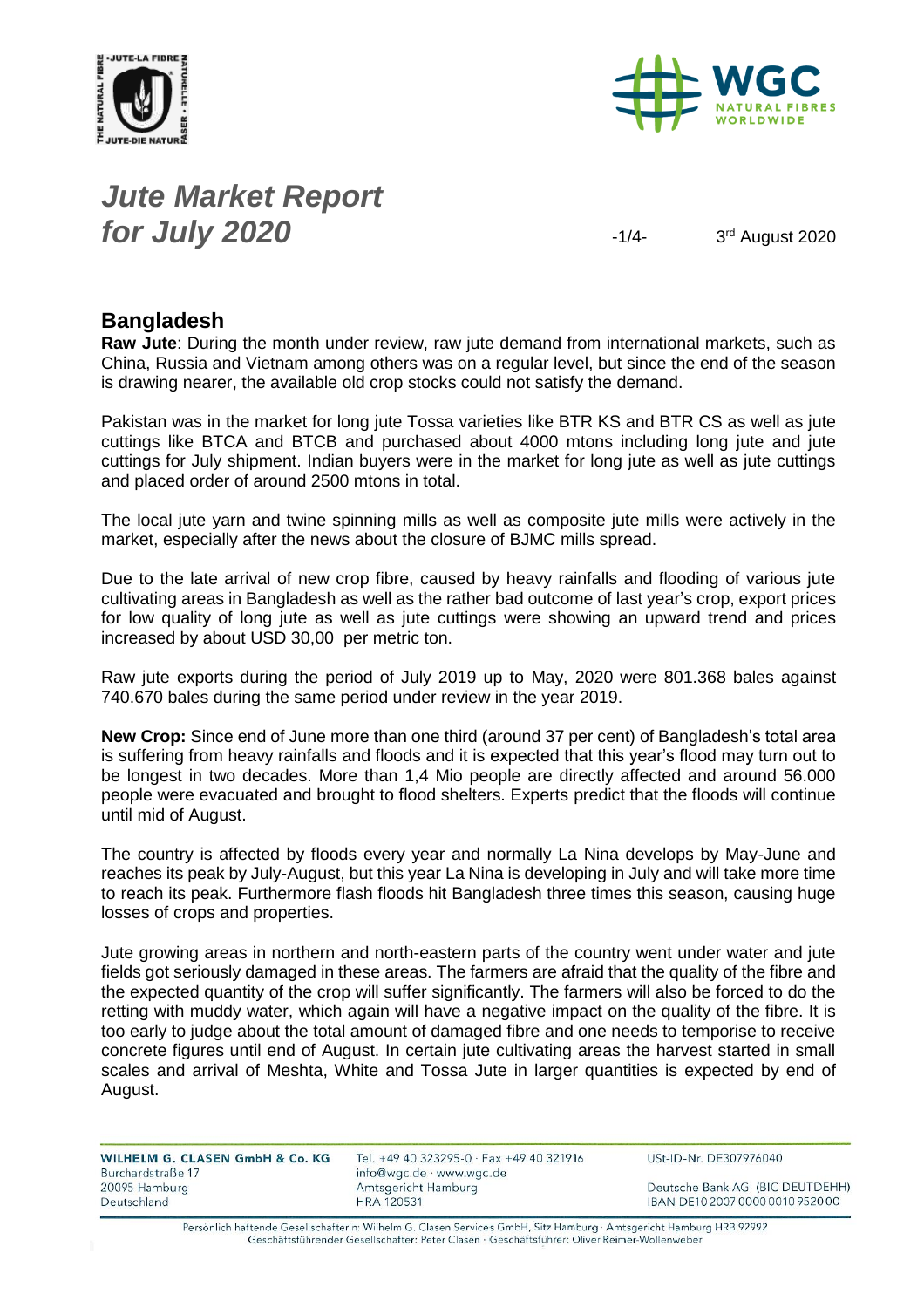



## *Jute Market Report for July 2020*  $\frac{3}{2}$

3rd August 2020

**Weather conditions**: Since end of June heavy rainfalls and consequential floodings are taking place in 24 districts such as Kurigram, Lalmonirhat, Rangpur, Nilphamari and Gaibandha (northern part of the country), Natore, Naogaon, Bogura, Sirajganj and Rajshahi (north-western part), Jamalpur and Tangail (north-central), Manikgonj, Rajbari, Faridpur, Madaripur, Shariatpur and Munshiganj (central). Furthermore the south-eastern part of Chandpur in the Ganges-Padma basin and the north-eastern part of Netrokona, Sylhet Sunamganj and Kishoreganj are affected.

**Jute Yarn and Twine**: There was regular export demand for both high and low quality of Jute yarn and twine from regular importing countries like Turkey and Iran. Also buyers from other international markets such as China, Vietnam, Russia, Indonesia, Malaysia, Uzbekistan, Europe and USA were active in the market purchased as per their requirements.

Local demand continuously increased for both Sacking and Hessian quality of jute yarn for packaging purposes.

The export prices for light and heavy count jute yarns and twines increased by around USD 50 per metric ton during the month under review.

**Jute Goods**: Export demand for Hessians and Sackings from Europe, Australia and USA increased during the month under review. Furthermore African buyers were in the market for Sackings and customers from countries like Iran, Vietnam and China were in the market with regular demand during the month under review, as well.

Jute CBC demand from the regular importing countries like Europe, UK and Japan was on a regular level during the month under review.

A continuous demand for Sacking and Hessian Jute Bags was observed from the local market.

Export prices during the month under review have increased as follows:

| Hessians: | approx. $6\%$    |
|-----------|------------------|
| Sackings: | approx. 5 to 6 % |
| CBC:      | approx. $4\%$    |

**BJMC**: After having decided the closure of state owned jute mills under operation of Bangladesh Jute Mills Corporation, the Government of Bangladesh provided over BDT 800 Mio as loan for payment of wages. Around BDT 700 Mio was given for payment of wages to the workers during the sixty day notice period and nearly BDT 108 Mio for payment of arrears in the last week of June 2020. End June the government formally announced that it would stop operating the state-owned jute mills and its more than 25,000 workers would leave their workplace with "golden handshake".

WILHELM G. CLASEN GmbH & Co. KG Burchardstraße 17 20095 Hamburg Deutschland

Tel. +49 40 323295-0 · Fax +49 40 321916 info@wgc.de · www.wgc.de Amtsgericht Hamburg **HRA 120531** 

USt-ID-Nr. DE307976040

Deutsche Bank AG (BIC DEUTDEHH) IBAN DE10 2007 0000 0010 9520 00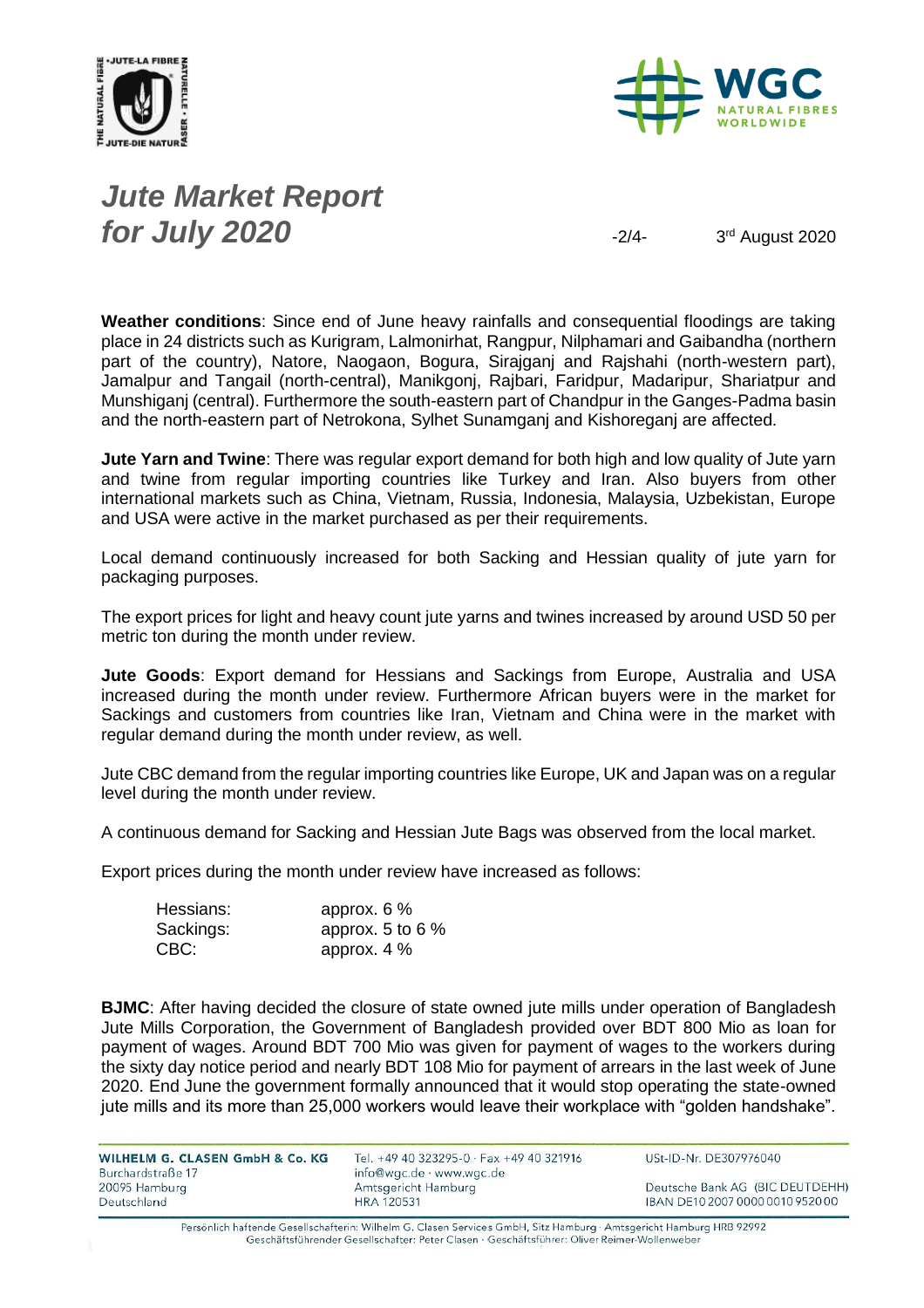



# *Jute Market Report for July 2020*  $\frac{3}{4}$

3rd August 2020

The Jute and Textile Minister mentioned during a press conference, that the mills would re-open under a public-private partnership (PPP) agreement within the next months. But the government's plans to revitalise the flagging jute sector through public-private partnerships have been met with scepticism from stakeholders in the industry. The state owned factories are dilapidated and equipped with machinery that is up to 60 years old and the past experiences of privately-run jute mills are also not very promising, with many having closed down due to heavy financial losses.

**COVID19:** Despite enormous efforts by the government to contract the spread of the virus, this did not prove to be possible so far. This gives rise to great concern, also with regard to the effects on production and transport in the country, because of people scared to risk infections.

#### **India**

**Raw Jute**: During the month under review the market appreciated which was reflected by higher quotations of the Jute Balers Association (JBA): Grade TD-4 Irs 5125,00 and Grade TD-5 Irs 4.725 per 100 kg.

**New Crop:** Even though there are no official quotations for new crop fibre available so far, one expects new crop prices likely to be lower by Irs. 100,00 per 100 kg. It is furthermore estimated that new crop quantity will range between 5 to 6 Mio bales. Carry-over stocks are expected to be around 2.6 Mio bales. Jute sowings this year covering a cultivation area of 588.000 Hectares (provisional estimate) compared 666.000 Hectares last year.

The monsoon is rather weak and rainfalls were less in July. However flooding in Bihar are alarming. Due to sufficient sunshine the growth of the plants in South Bengal is expected to improve. The height of the plants is ranging between six feet in North Bengal to twelve feet in South Bengal. In North Bengal harvesting is at peak as farmers are apprehensive of stem growth of weak plants, because of lack of sunshine at required time. Farmers are also tempted to harvest early with easy availability of flowing water and presently high selling prices. The overall good quality of fibre might also help the farmers to compensate the loss in growth. However due to cyclone Amphan (May 20<sup>th</sup>) and continuous rainfall it is expected that at least 25 per cent of the crop is damaged. More concrete figures shall be available by mid-August.

Due to rainfalls and floods as well as lack of sunshine the arrival of new crop fibre is delayed.

**Jute Yarn**: Business activities not worth to mention.

**Jute Goods**: Prices of Hessians increased by about 10 per cent since last month. Selective mills asking for premium of 2 per cent against prices quoted by "standard" mills. Prices of Sackings remained almost unchanged. B-Twill bag Government July 2020 orders: 325.000 bales with backlog now about 175.000 bales.

| WILHELM G. CLASEN GmbH & Co. KG | Tel. +49 40 323295-0 · Fax +49 40 321916 |
|---------------------------------|------------------------------------------|
| Burchardstraße 17               | $info@wqc.de \cdot www.wqc.de$           |
| 20095 Hamburg                   | Amtsgericht Hamburg                      |
| Deutschland                     | <b>HRA 120531</b>                        |
|                                 |                                          |

USt-ID-Nr. DE307976040

Deutsche Bank AG (BIC DEUTDEHH) IBAN DE10 2007 0000 0010 9520 00